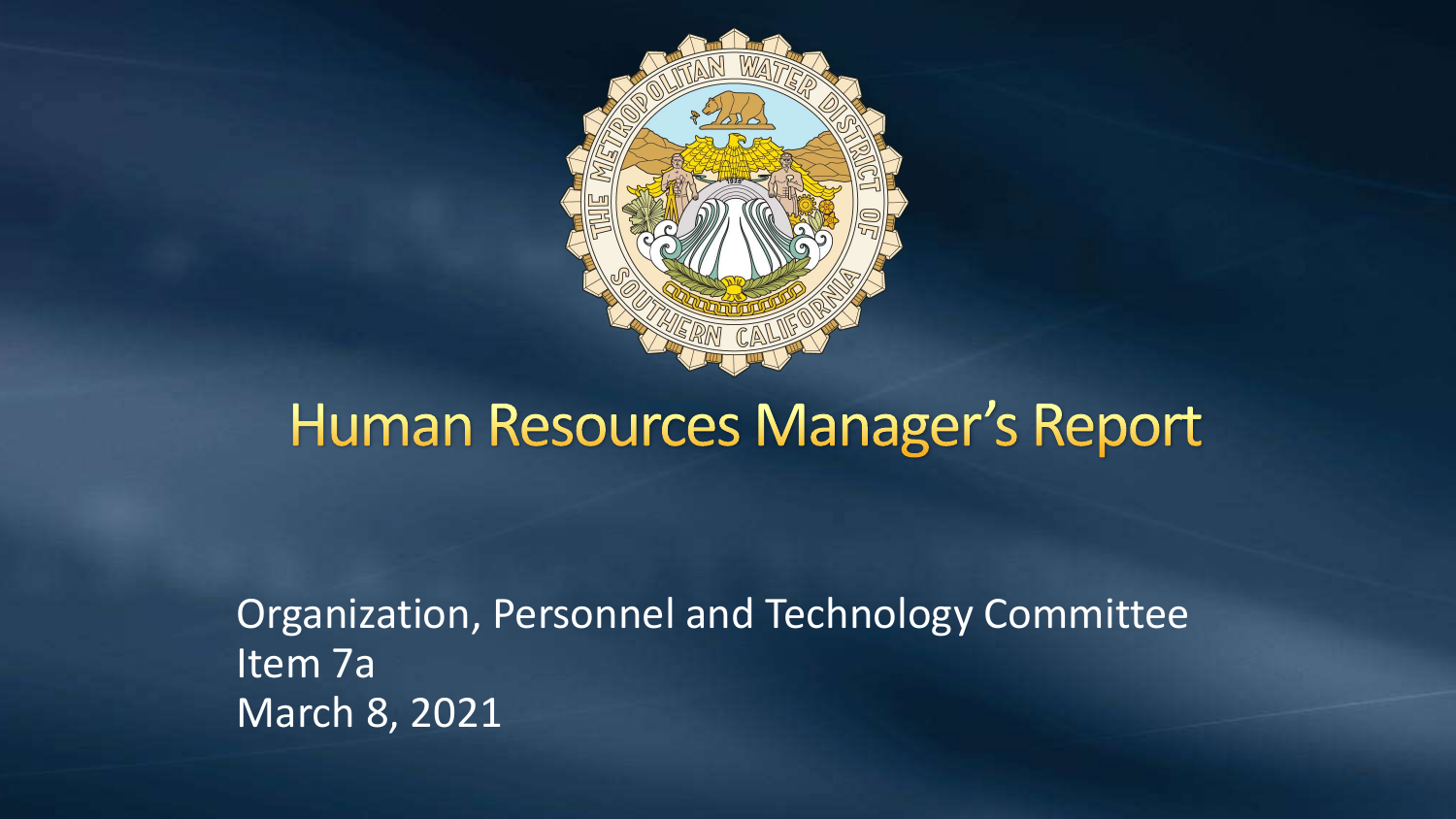# **Currently Reported Statistics**

Provide monthly statistics in General Manager  $\bullet$ monthly report

| <b>Employee Statistics</b> | <b>June 2020</b> | <b>February</b> | <b>January</b> |
|----------------------------|------------------|-----------------|----------------|
|                            |                  | 2021            | 2021           |
| <b>Regular Employees</b>   | 1,799            | 1,794           | 1,810          |
| <b>Temporary Employees</b> | 29               | 25              | 25             |
| <b>Interns</b>             | 9                | 5               | 5              |
| <b>Recurrents</b>          | 21               | 20              | 20             |
| <b>Annuitants</b>          | 17               | 12              | 13             |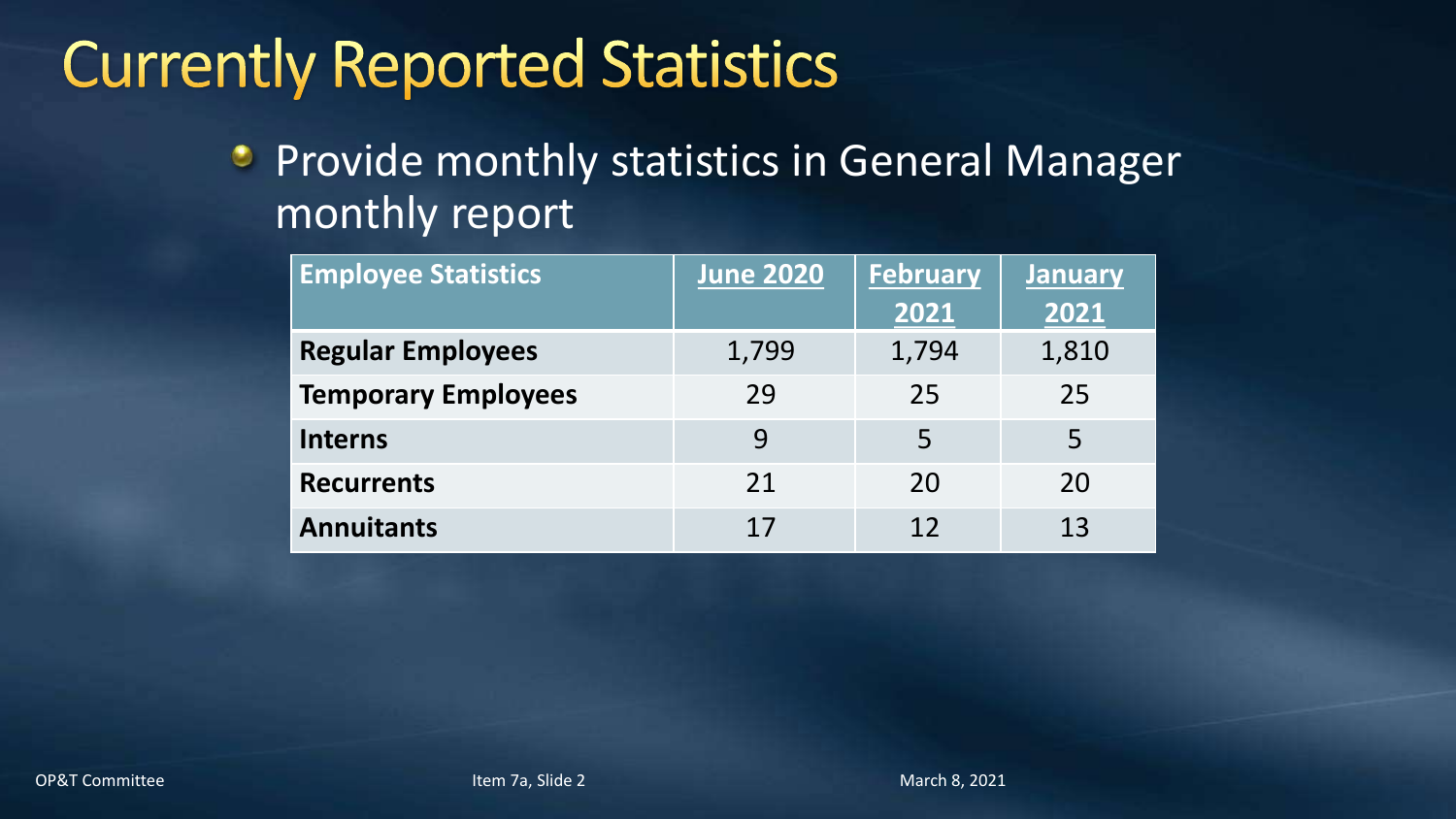# **Currently Reported Statistics**

Provide monthly statistics in General Manager  $\bullet$ monthly report

| <b>Statistics</b>                 | FY 19/20      | <b>February</b> | <b>FISCAL</b> |
|-----------------------------------|---------------|-----------------|---------------|
|                                   | <b>Totals</b> | 2021            | <b>YTD</b>    |
| <b>External Hires - Regular</b>   | 127           | 9               | 48            |
| <b>External Hires - Temporary</b> | 29            | $\overline{2}$  | 17            |
| <b>External Hires - Interns</b>   | 18            | $\Omega$        | 3             |
| <b>Internal Hires - Recruited</b> | 91            | 1               | 48            |
| <b>Management Requested</b>       | 109           |                 | 86            |
| <b>Promotions</b>                 |               |                 |               |
| <b>Retirements/Separations</b>    | 124           | 21              | 59            |
| (regular employees)               |               |                 |               |
| <b>Employee Requested</b>         | 15            | $\overline{2}$  | 16            |
| <b>Transfers</b>                  |               |                 |               |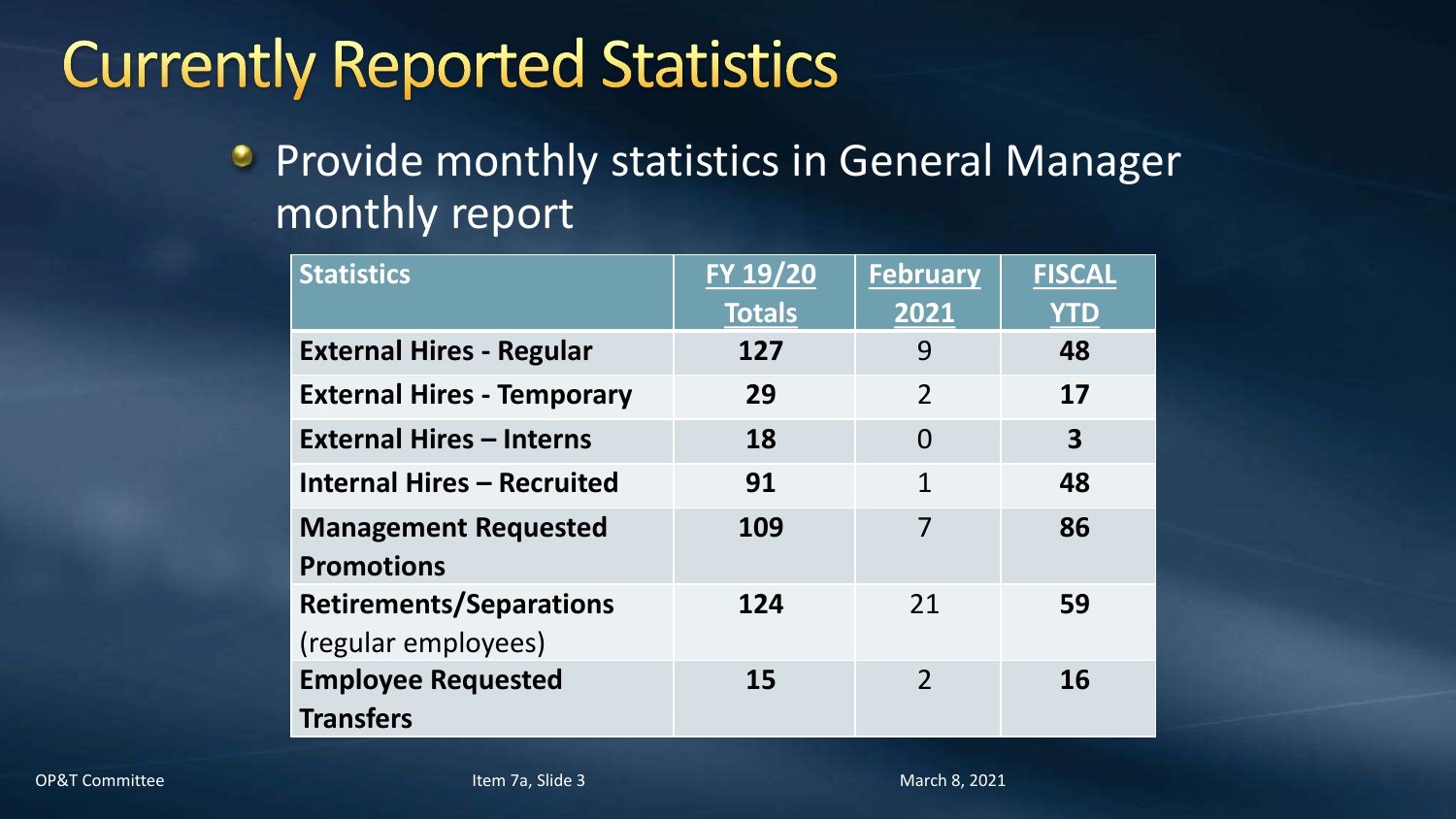## **Currently Reported Statistics**

Provide monthly statistics in General Manager  $\bullet$ monthly report

| <b>Job Audit Statistics</b>                  | <b>February</b> | <b>January</b> |
|----------------------------------------------|-----------------|----------------|
|                                              | 2021            | 2021           |
| <b>Number of Job Audits in Progress</b>      | 12              | 14             |
| <b>Number of Completed/Closed Job Audits</b> | 3               |                |
| <b>Number of New Job Audit Requests</b>      |                 | 5              |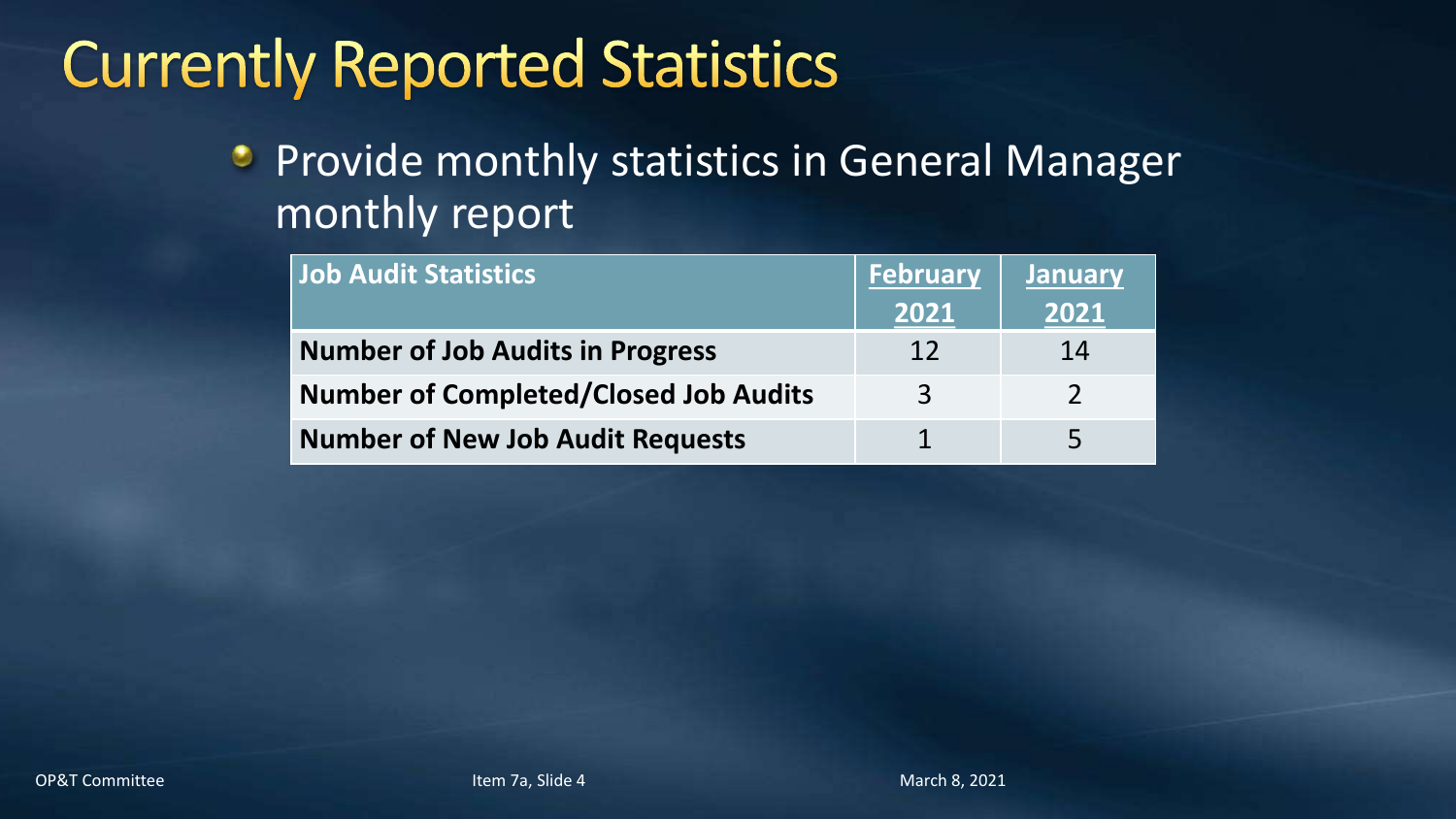# **Additional Information Requested**

- Board requested additional statistics ٥
- Job Audit Statistics for last 5 years ۰

| Year | <b>Total</b><br><b>Requests</b> | <b>Open</b>    | <b>Closed</b>  | <b>Reclassify</b><br><b>Higher</b><br><b>Level</b> | <b>Remain</b><br>as<br><b>Classified</b> | <b>Cancelled</b> |
|------|---------------------------------|----------------|----------------|----------------------------------------------------|------------------------------------------|------------------|
| 2016 | 18                              | $\overline{0}$ | 18             | $\overline{0}$                                     | 5                                        | 11               |
| 2017 | 25                              | $\overline{0}$ | 25             | 3                                                  | 13                                       | 9                |
| 2018 | 26                              | $\overline{0}$ | 26             | 3                                                  | 13                                       | 10               |
| 2019 | 20                              | $\overline{0}$ | 20             | $\mathbf{1}$                                       | 12                                       | $\overline{7}$   |
| 2020 | 19                              | 11             | 8              | $\mathbf{1}$                                       | $\overline{0}$                           | 7                |
| 2021 | $\overline{2}$                  | $\overline{2}$ | $\overline{0}$ | N/A                                                | N/A                                      | N/A              |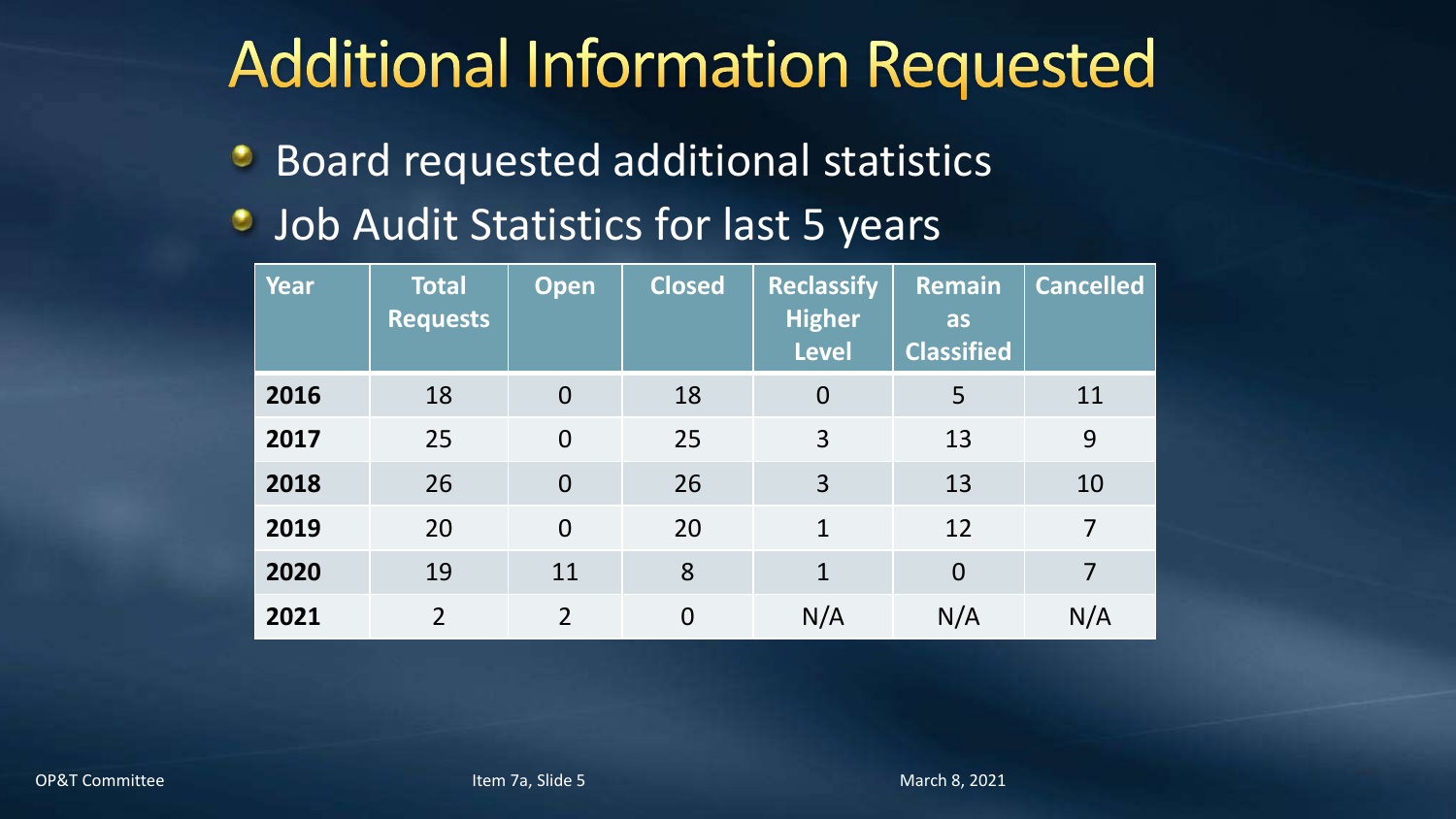## **Additional Information Requested**

- Board requested additional statistics ٥
- Job Analysis Statistics for last 2 years ۰

| <b>Level of Promotion</b> | 2019     | 2020     |
|---------------------------|----------|----------|
| Entry                     | $\Omega$ | O        |
| Intermediate              | 33       | 17       |
| Journey                   | 39       | 39       |
| <b>Advanced Journey</b>   | 36       | 31       |
| Specialized               | 25       | 16       |
| Management                | $\Omega$ | $\Omega$ |
| <b>TOTAL</b>              | 133      | 103      |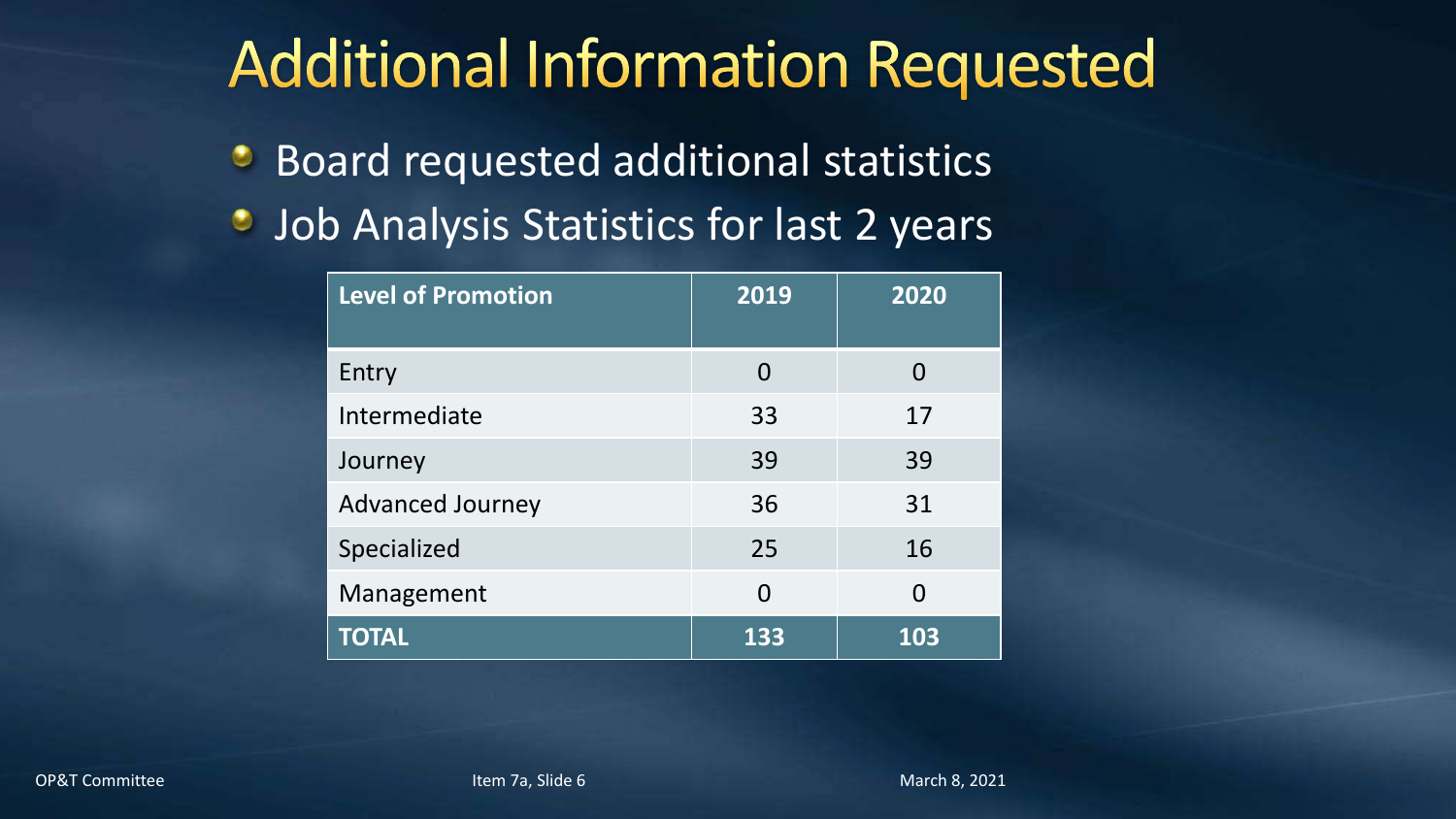# **Additional Information Requested**

Board requested additional statistics ۰

| <b>Employee Relations Activity</b>              | <b>February</b> | <b>January</b> |
|-------------------------------------------------|-----------------|----------------|
|                                                 | 2021            | 2021           |
| <b>Number of Grievances Currently Open</b>      |                 | 10             |
| <b>Number of Grievances at the Appeal Level</b> | $\mathbf{R}$    | $\mathcal{E}$  |
| <b>Number of Unfair Labor Charges</b>           | $\mathbf{P}$    | $\mathbf{R}$   |